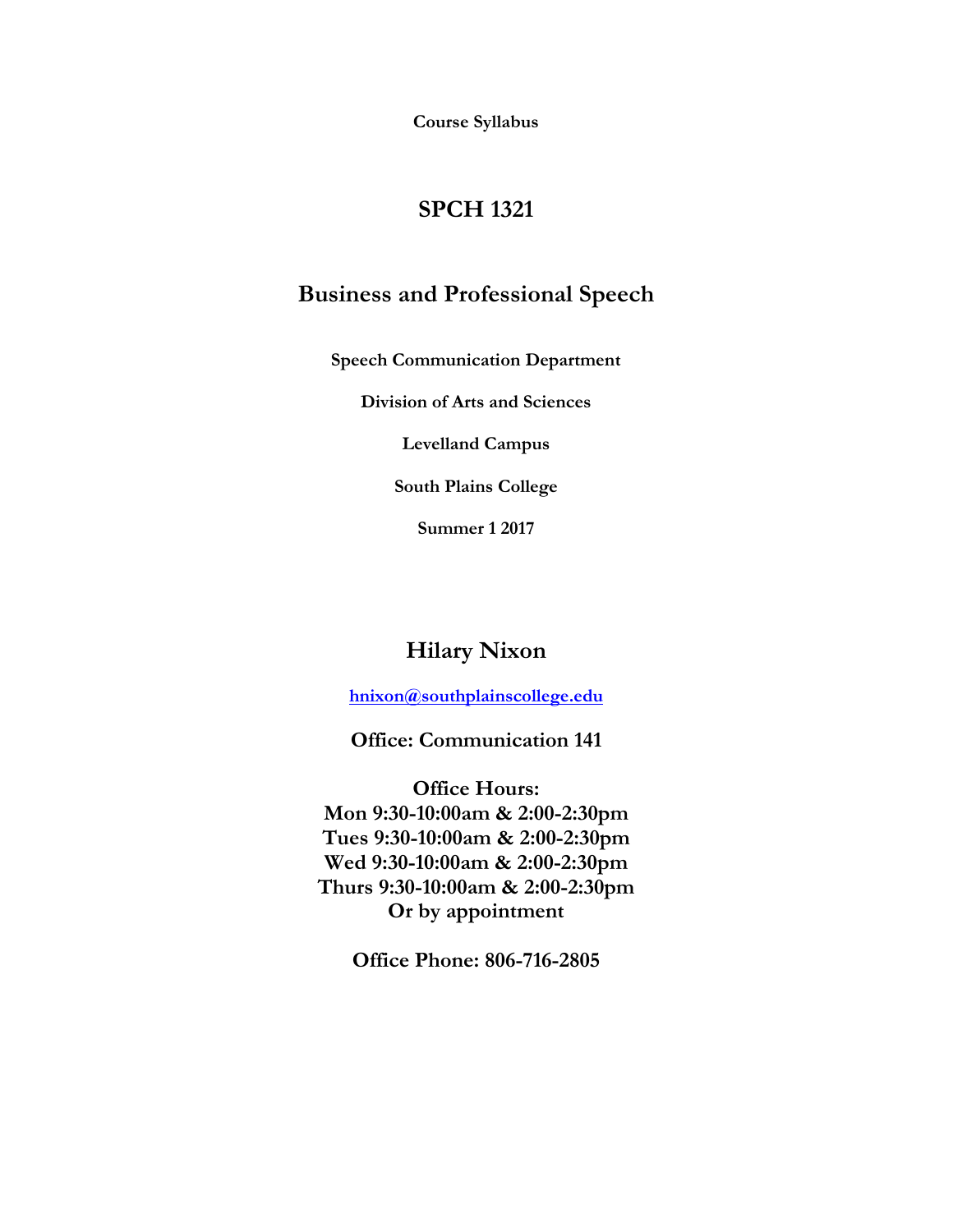## **Course Syllabus SPCH 1321 Business and Professional Speech**

**Department:** Communication Department **Discipline:** Speech Communication **Credit:** 3 hours lecture This course satisfies a core curriculum requirement in Speech

**Prerequisites:** There are no prerequisites for this course. **Available Formats:** conventional/hybrid **Campus:** Levelland

**Textbook:** Communicating at Work: Strategies for Success in Business and the Professions by Ronald B. Adler and Jeanne Marquardt Elmhorst, 11<sup>th</sup> Edition

# **Supplies:**

- 1. Text
- 2. One audio recording device
- 3. Notebook(s) and pen/pencil/highlighter
- 4. Choice of sensory aid materials for oral presentations
- 5. Access to a computer for online activities

# **Course Description**

This course includes the basic principles of speech applied to communications in business and professional settings. The course emphasizes practice in the construction and delivery of various types of speaking situations and the application of interpersonal skills that occur in a business, organizational, or professional setting.

# **Core Objectives satisfied:**

- Communication Skills to include effective development, interpretation and expression of ideas through written, oral and visual communication
- Critical Thinking to include creative thinking, innovation, inquiry, and analysis, evaluation and synthesis of information
- Team Work to include the ability to consider different points of view and to work effectively with others to support a shared purpose or goal
- Social Responsibility to include intercultural competence, knowledge of civic responsibility, and the ability to engage effectively in regional, national, and global communities
- Personal Responsibility to include the ability to connect choices, actions and consequences to ethical decision-making

# **Course Purpose**

The Business and Professional Speech course explores the basic principles of oral communication applied to the communication needs of the business or professional person. The course provides practice in the research, construction, and delivery of various types of oral presentations and in the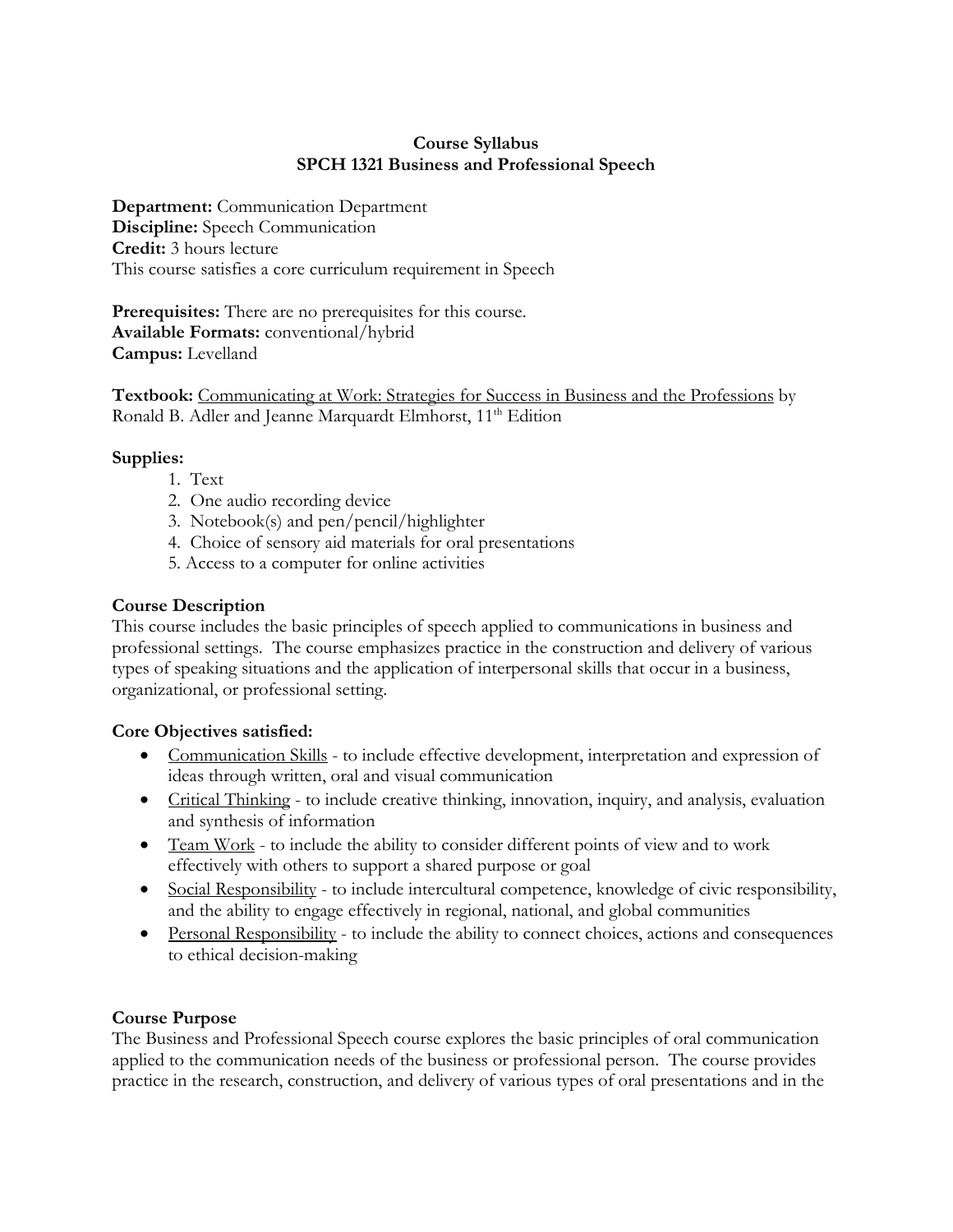application of interpersonal, interviewing, and small group skills that occur in business, organizational, or professional settings.

## **Course Requirements**

- 1. To read the information assigned in the text; you will be tested on this material, in addition to class lecture/discussion materials on scheduled exams.
- 2. To perform speeches and written material in a language understood by the instructor and class.
- 3. To take thorough notes (no pictures of notes) and study all lecture material, informational handouts, and assigned readings.
- 4. To actively participate in class discussions and group activities.
- 5. To show maturity and professionalism in preparation of assignments and in classroom behavior.
- 6. **To show courteousness to fellow classmates/speakers (i.e. no electronic devices during speeches).**
- 7. To initiate consultations with the instructor whenever assistance is needed regarding class assignments.
- 8. To appropriately cite information obtained from other sources, both in written and verbal formats. Please refer to the academic honesty section below for further details.
- 9. To initiate withdrawal from the course if absences become excessive. Your professor will drop you from the course if you miss more than two weeks' worth of class. (Drops as follows Fall – Spring  $5<sup>th</sup>$  absence, Summer  $3<sup>rd</sup>$  absence).

## **Academic Honesty**

It is my expectation and the institution's that appropriate citation and documentation be given for materials and information obtained from other sources. Cases of plagiarism will be treated as will any case of academic dishonesty, with at least a failing grade for the assignment/examination. In addition, the student may be dropped from the course with a failing grade. See the **SPC Student** Handbook for more information.

## **ADA Statement**

Students with disabilities, including but not limited to physical, psychiatric, or learning disabilities, who wish to request accommodations in this class should notify the Disability Services Office early in the semester so that the appropriate arrangements may be made. In accordance with federal law, a student requesting accommodations must provide acceptable documentation of his/her disability. For more information, call or visit the Disability Services Office at the Levelland Campus, (806) 716-2577.

## **Diversity Statement**

In this class, the teacher will establish and support an environment that values and nurtures individual and group differences and encourages engagement and interaction. Understanding and respecting multiple experiences and perspectives will serve to challenge and stimulate all of us to learn about others, about the larger world and about ourselves. By promoting diversity and intellectual exchange, we will not only mirror society as it is, but also model society as it should and can be.

## **Contacting your Instructor**

Please feel free to contact your instructor if you have questions or concerns about your progress in this class. Please try to let your instructor know in advance if you will have to miss class. You may contact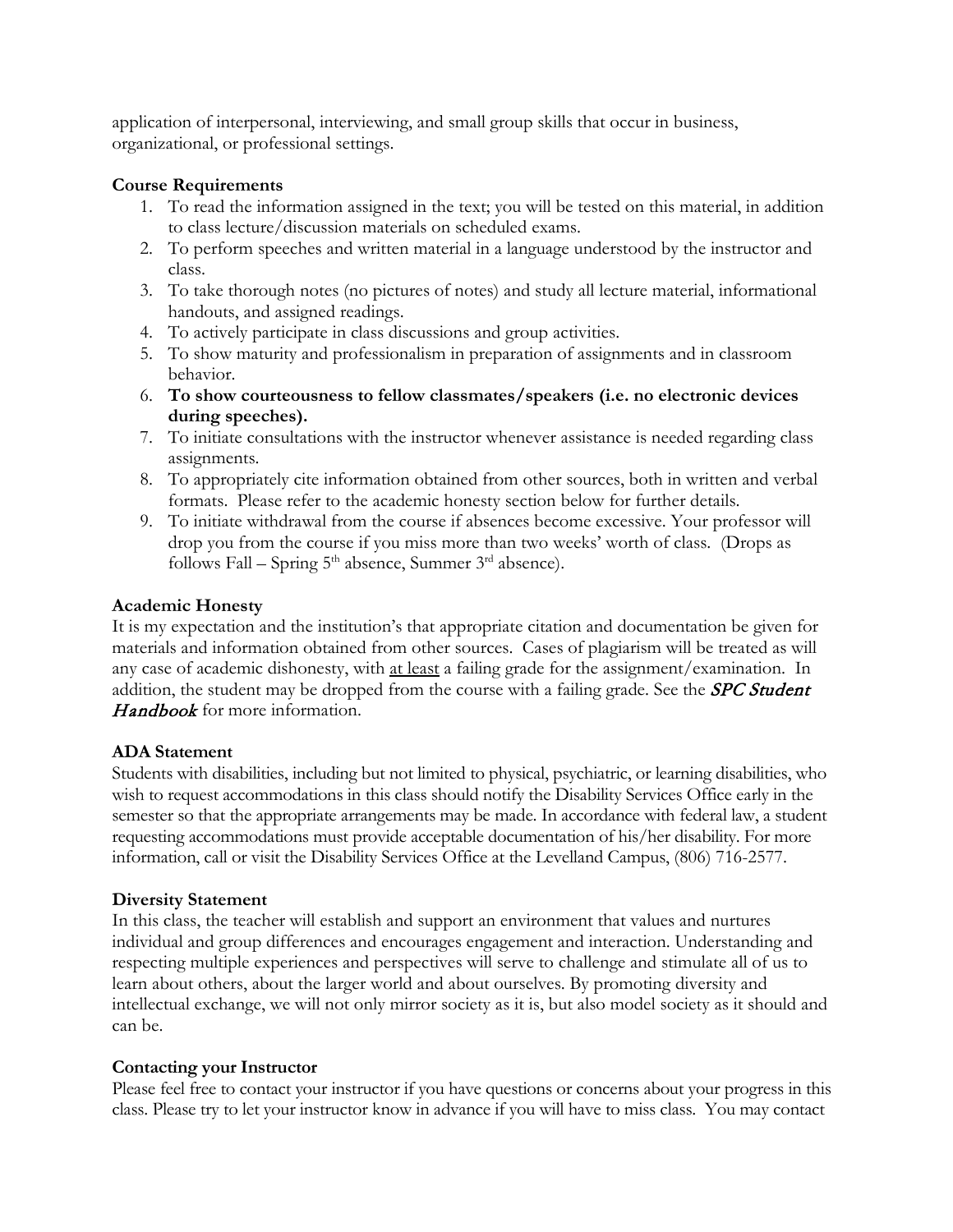your instructor by phone or email. You will find your instructor's contact information in the employee directory at the link below.

<http://www2.southplainscollege.edu/information-for/employees/employee-directory> **Evaluation**

This department supports university policies of academic excellence as noted in the student handbook. Interpretation of grades should be considered within the university framework: A=excellent, B=good; C=average; D=inferior; and F=failure. Grades will be calculated based on the amount of points students earn and will be interpreted as: A=900-1000, B=800-899, C=700-799, D=600-699, F=599 and below.

Course grade will be assessed according to the completion of the following using points noted: Exams, Major Presentations, Group Activities, Interviews 600 points Daily Work, Critiques, Class Participation, Quizzes 200 points Final Examination (No exemptions) 200 points

#### **Grade Distribution**

| Major Assignments- 600 points                 |      | Points Earned:       |
|-----------------------------------------------|------|----------------------|
| Communication Analysis Report                 | 100  |                      |
| Informative Speech                            | 100  |                      |
| Persuasive Speech                             | 100  |                      |
| Group Speech                                  | 100  |                      |
| Exam 1                                        | 100  |                      |
| Exam 2                                        | 100  |                      |
| Other Assignments-200 points                  |      |                      |
| Resume/ Cover letter/ Mock Interview          | 100  |                      |
| Participation                                 | 100  |                      |
| (In class activities & peer/self-evaluations) |      |                      |
| Final Assignments-200 points                  |      |                      |
| Career Research Interview                     | 100  |                      |
| Impromptu Speech                              | 100  |                      |
| Total:                                        | 1000 | <b>Total Earned:</b> |

#### **Graded Assignment Brief Descriptions**

1. **Exams (200 points) and Final Assignments (200 points)**: Two examinations will be given in order to assess the students' grasp of the material covered in class. Two of the exams will be given during the course of the semester; the final exam will be given at the end of the semester. Exams will cover both material discussed in class and material from the textbook.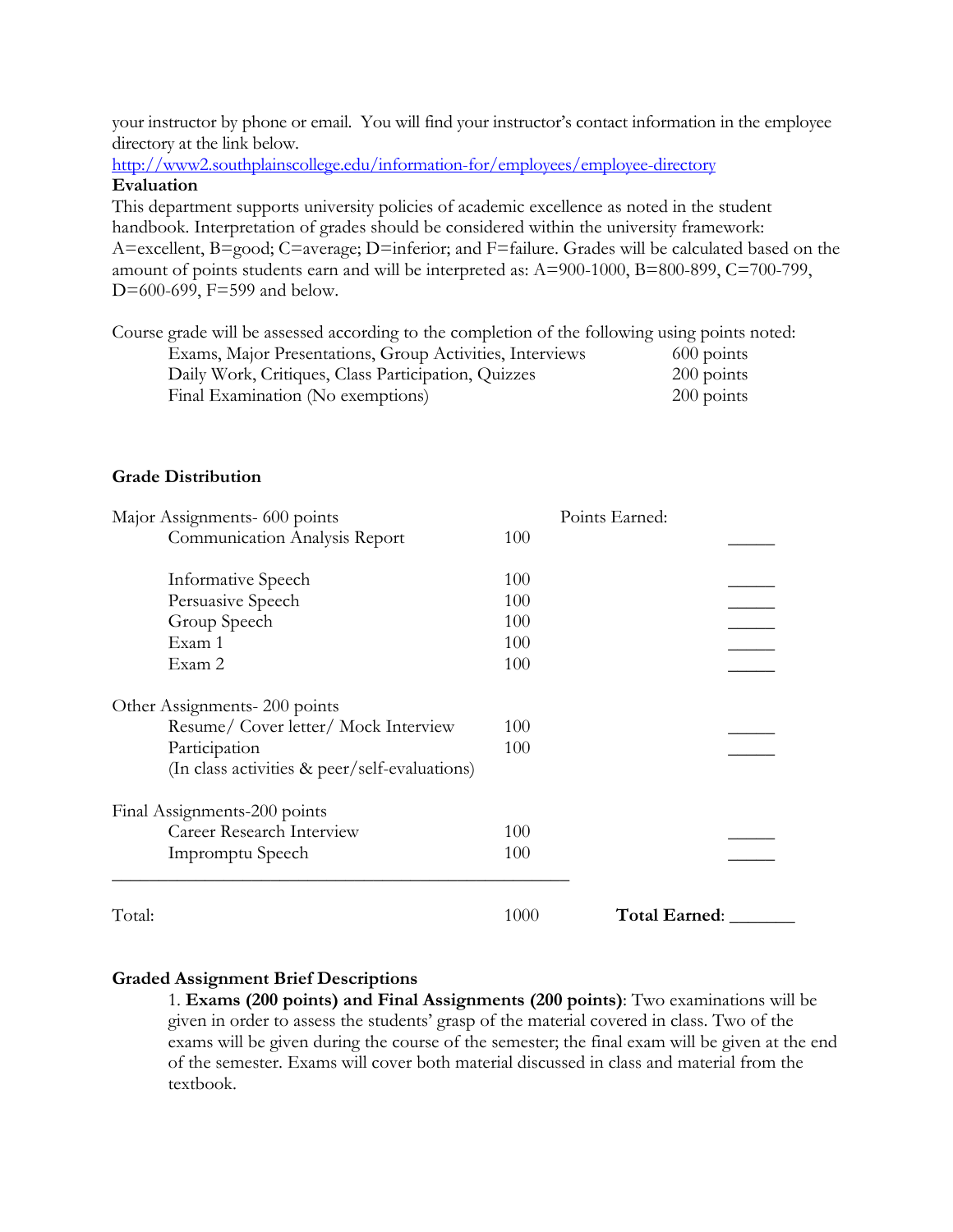2. **Presentations (300 points)**: Several of the most common types of business presentations will be required of students. Students will be graded on their mastery of basic speaking principles and criteria given in class. Students will also be graded on their preparation for their presentations.

3. **Cover Letter/Resume (100 points) and Career Research Interview (100 points)**: Students will be required to submit a copy of their current cover letter and resume and will be expected to execute an interview to show a mastery of the interviewing skills and techniques discussed in class.

4. **Activities & Participation/Communication Analysis Paper (100 points each)**: This is a highly interactive class that will involve a number of supporting activities. Students are expected to not only attend class, but to participate. Activities & participation points will be awarded for students who are in class. Students will not be allowed to make up activities for days that they miss. The Communication Analysis Paper will require students to critically apply what they have learned in class about the essential components of the communication process.

#### **Attendance Policy**

Students are expected to attend all classes in order to be successful in a course. The student may be administratively withdrawn from the course when absences become excessive as defined in the course syllabus.

When an unavoidable reason for class absence arises, such as illness, an official trip authorized by the college or an official activity, the instructor may permit the student to make up work missed. It is the student's responsibility to complete work missed within a reasonable period of time as determined by the instructor. Students are officially enrolled in all courses for which they pay tuition and fees at the time of registration. Should a student, for any reason, delay in reporting to a class after official enrollment, absences will be attributed to the student from the first class meeting.

Students who enroll in a course but have "Never Attended" by the official census date, as reported by the faculty member, will be administratively dropped by the Office of Admissions and Records. A student who does not meet the attendance requirements of a class as stated in the course syllabus and does not officially withdraw from that course by the official census date of the semester, may be administratively withdrawn from that course and receive a grade of "X" or "F" as determined by the instructor. Instructors are responsible for clearly stating their administrative drop policy in the course syllabus, and it is the student's responsibility to be aware of that policy.

It is the student's responsibility to verify administrative drops for excessive absences through MySPC using his or her student online account. If it is determined that a student is awarded financial aid for a class or classes in which the student never attended or participated, the financial aid award will be adjusted in accordance with the classes in which the student did attend/participate and the student will owe any balance resulting from the adjustment.

#### **Specific Attendance Policy Restated**

1. All students enrolled for this course are expected to attend class regularly, be on time, and remain until dismissed.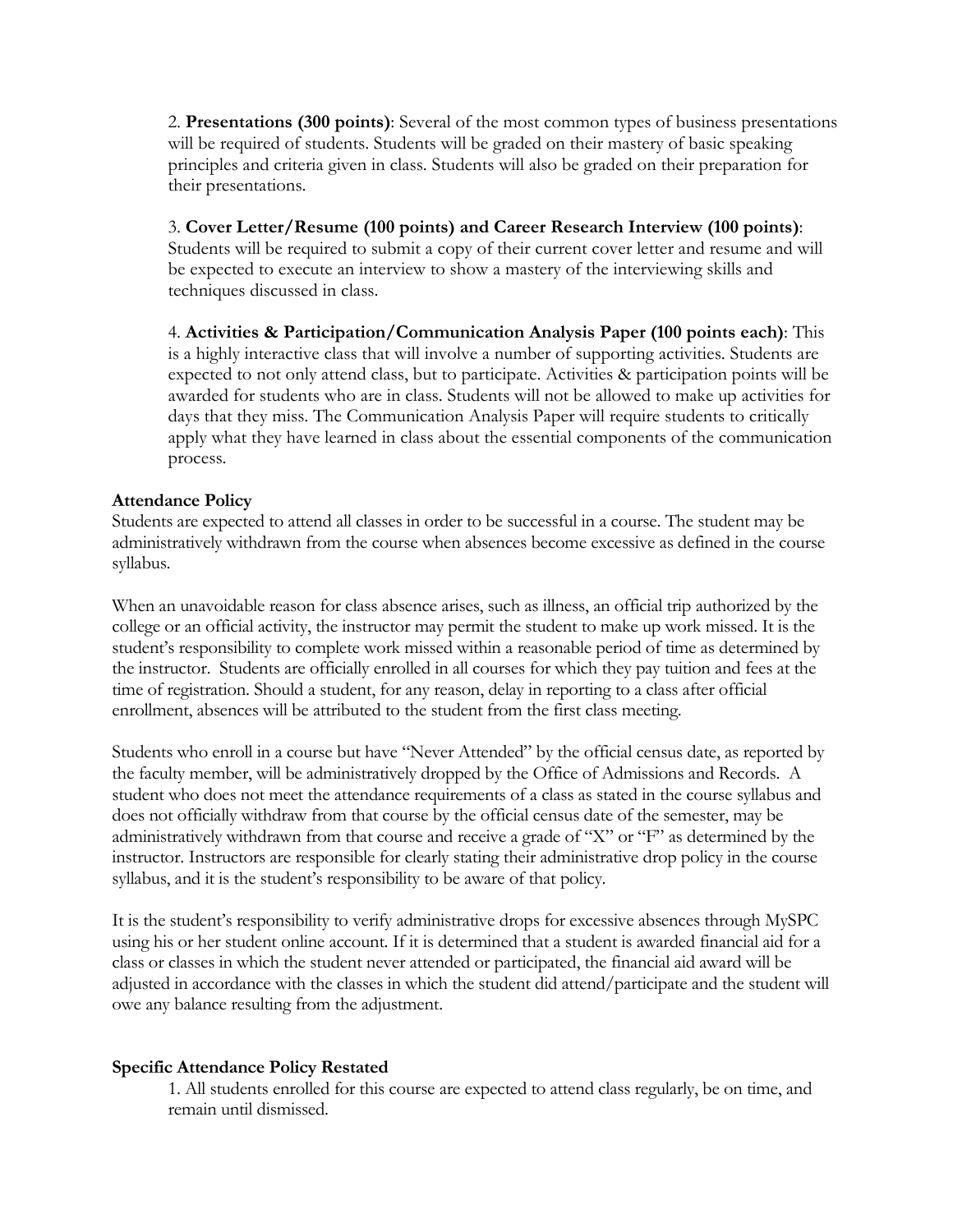2. Roll will be taken at each class meeting.

3. If a student is tardy, he/she should speak with the instructor after class to avoid having tardies count toward absences.

4. Two (2) tardies in a MW, TR, or summer class will constitute an absence.

5. If a student leaves class prior to dismissal of the class, he/she will be counted absent.

6. Whenever absences become excessive and minimum course objectives cannot be met, the student should initiate withdrawal from the course.

7. "Excessive absences" can be defined as more than FOUR (4) unexcused absences through the course of the semester.

8. The only absences labeled as "excused" are those absences due to participation in school functions, or documentable absences due to illness (doctor's note required in the next class period), or a death in the family requires the student to be in attendance of a funeral (proof required).

9. The instructor will administratively drop a student due to excessive absences.

10. Students are responsible for all classwork covered during absences from class even in cases in which they are able to satisfy the instructor that the absence was unavoidable.

## **Make-Up Policy**

Make-up work is NOT guaranteed. All work has a deadline and deadlines must be met even if the student is absent. See the professor's locator information for emailing work if you are not in class. An absence on the day that you are scheduled for oral presentations or examinations will result in a grade of zero for the assignment unless you meet one of the following requirements. Students may only make up speeches in the event of sickness or the death of a family member and in both cases must provide proof. In the case of sickness, a doctor's note is required to make up a speech. If you don't go to the doctor, then you are not sick enough to miss class! In the event of a funeral, the funeral program or obituary is required. These are the only two cases accepted for any form of makeup speeches. Being unprepared OR not knowing the date of your speech is not an acceptable excuse! If, according to the instructor's discretion, the student is allowed to make up such a presentation or exam, the student will automatically receive a grade drop of 20 points for the assignment. Only ONE speech may be made up during the semester on the designated date for make ups.

#### **Course Outcomes**

Upon completion of this course, the student should be able to demonstrate proficiency in the following areas:

- 1. **Communication Process:** Understand and apply the communication process.
- 2. **Communication Systems and Cultures:** Develop an awareness and understanding of communication systems and cultures.
- 3. **Verbal Communication:** Identify, prepare, and deliver clear messages and presentations.
- 4. **Nonverbal Communication:** Understand, define, utilize, and interpret different categories of nonverbal communication.
- 5. **Listening:** Understand the causes of poor listening, and realize the organizational and personal benefits of active listening.
- 6. **Interviewing:** Identify different types of interviews, evaluate effective interview skills, prepare job interview documents, and conduct an effective information gathering interview.
- 7. **Small Groups:** Identify the characteristics of small groups, identify the steps used for problem solving, and understand leadership tasks as well as functional and dysfunctional team behaviors.
- 8. **Public Speaking:** Successfully prepare and deliver multiple credible, confident presentations. Evaluate the speaking skill and content of other speakers.